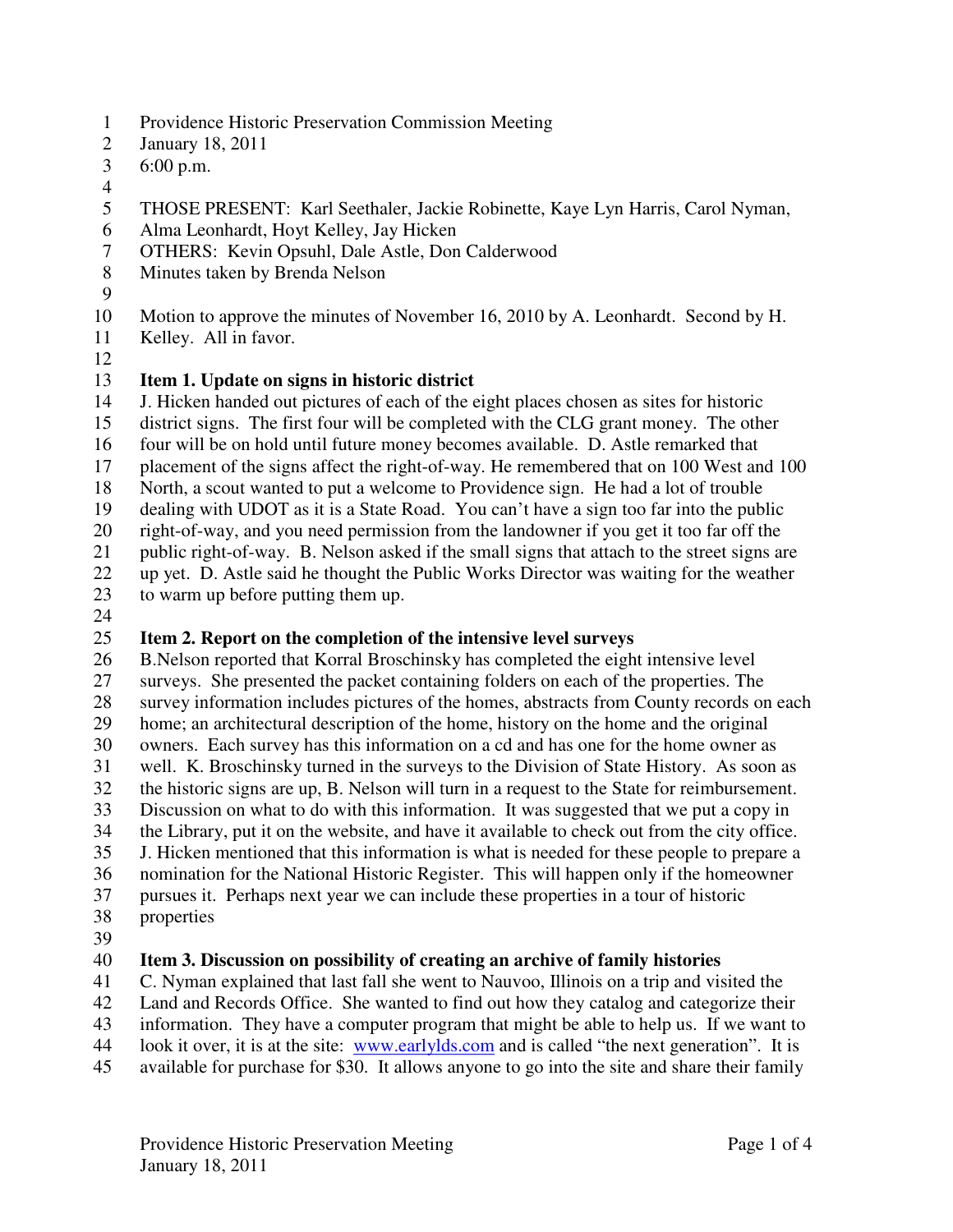1 history or any other information they have. It might work for the oral histories as well as

- 2 the intensive level surveys just completed.
- 3 Is there a way to link it to our website? B.Nelson stated that this was the intent of the
- 4 historic preservation website to be interactive. Any material that is presented to be
- 5 published is sent first to an "editor" who previews it before putting it on the site.
- 6 B. Nelson suggested that we each look at the current website and then come back at the
- 7 next meeting with suggestions on how to implement this. K. Seethaler wondered about
- 8 archiving books written about individual families. Do we have room to archive a large
- 9 book collection? D. Astle felt that most people only want to skim over a few details, not
- 10 read an entire volume.
- 11

#### 12 **Item 4. Discussion on the possibility of making a dvd about the lime quarry**

13 J. Hicken hasn't talked again to the people at Johnson's Construction A. Leonhardt felt 14 they should have a lot of good pictures. We need to decide what we want to do with the 15 information once we get it. A. Leonhardt suggested we put together a dvd with narration. 16 It could be used as an educational tool for the schools, as well as a great archive piece. A. 17 Leonhardt stated that Watkins Printing makes dvds. J. Hicken reminded everyone of the 18 dvd Murray put together on the impact of the smelters to their city. H. Kelley wished that 19 there were some older folks who actually remembered the quarry. J. Hicken suggested 20 we send a request out to the public to see if anyone has pictures. J. Hicken will talk to

- 21 Larry Jardine before the next meeting.
- 22

#### 23 **Item 5. Update from Dale Astle on the Pioneer Monument Committee**

24 D. Astle reported that they are still waiting for their attorney to amend the Articles of 25 Incorporation for the group. Once that is done, they will look for a project. and will act 26 as the fundraising arm for this Commission. The most critical need is to get as much 27 community support as possible. The quarry project discussed earlier may be a good one 28 to start with. D. Astle mentioned that many cities have old log houses, but he wondered 29 about retrofitting an early log home to the 1880-1890 era with artifacts of that time 30 period. He hopes that we can find a project the Monument Committee can help with in 31 the next 12-18 months. He hopes that the first project will be successful so people will be enthusiastic about doing more projects in the future. enthusiastic about doing more projects in the future.

33

34 D. Astle also mentioned that he had found that the property boundary line on the property 35 at 100 North Main goes to the chain link fence. Beyond the chain link fence is the City 36 Park. He felt that the Commission needs to decide whether they want this building to be 37 used as a museum, or to have it as a display of a restored Tithing House. He suggested 38 the Commission come up with a concise plan, a cost to purchase the building, and costs 39 associated with maintaining it, and present this to the City Council and the Pioneer 40 Monument Foundation.

- 41
- 42 H. Kelley felt the building was too small for a museum, but that it could be added on to
- 43 and have the addition be the museum with the existing house as part of the exhibit. D.
- 44 Astle said the City Council perceives this project as a "money pit" that would cost more
- 45 than its worth. There needs to be a way to generate revenue. He suggested making a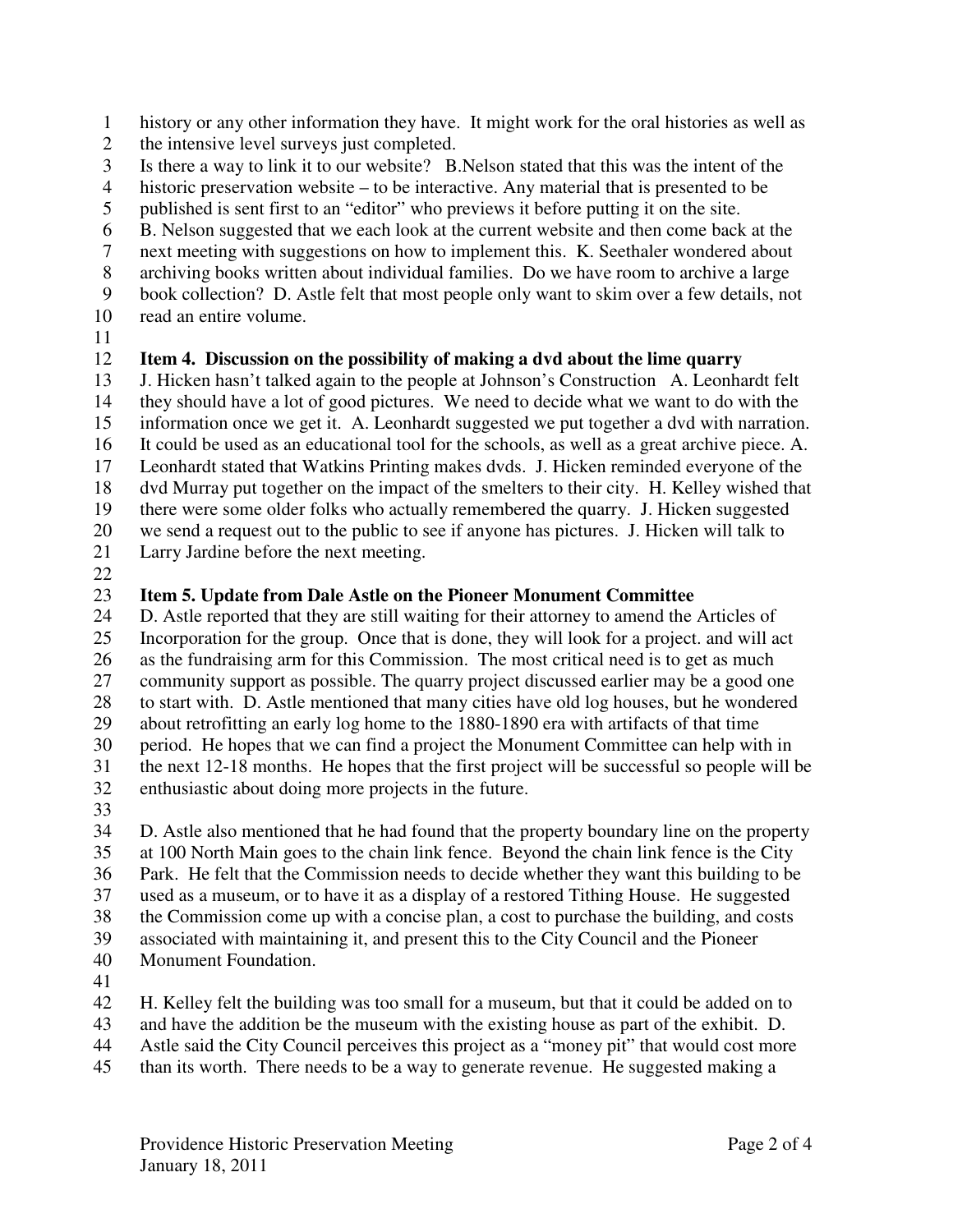- 1 replica of what the whole area would look like. This would create interest in the
- 2 community.
- 3
- 4 A. Leonhardt reported that he spoke with Paul Willie, who owns the historic Willie Home
- 5 in Mendon. It is only open on holidays and special town event days. Volunteers take
- 6 turns showing it on those days. D. Astle explained that Paul Willie owns the home and
- 7 got some help through the RAPZ funding to restore it. Don Calderwood suggested that if
- 8 you had a design concept, USU students could give you architectural renditions. A.
- 9 Leonhardt added that you need to include the other buildings (freight office, the post
- 10 office, etc.), and see how the whole idea comes together.
- 11 C. Hansen asked about using the blacksmith shop because there is more room there. She
- 12 suggested having the City own the building and the DUP run it. They have their own
- 13 ways of cataloging exhibit items so there would have to be a concise contract. The two
- 14 could work as partners on the project. C. Nyman mentioned that there are two DUP
- 15 camps here in Providence.
- 16

#### 17 **Item 6. Discussion on the possibility of a museum**

- 18 This item has just been discussed.
- 19

## 20 **Item 7. Discussion of ordinances for the Historic District** 21 **H** Kelley has been working on the opening page. The comm

- H. Kelley has been working on the opening page. The committee formed last month has 22 not officially met, but has been going over the draft via email. A. Leonhardt agreed that 23 there still needs to be some discussion on this. J. Robinette wondered if page 2 should be 24 required rather than recommended. K. Harris said that the Planning Commission will 25 decide how they want it to be written, but we can recommend that this be required. H. 26 Kelley stated that these ordinances are to protect the existing district from becoming too 27 modernized and losing the historic feeling. He felt that this area should be entitled to 28 special considerations – such as sub standard lot sizes should be given a chance to 29 become a residence rather than sit vacant and filled with weeds. D. Astle reported that all 30 lots in this zone have 95 foot frontage – very few lots can be divided in half and have 31 enough frontage to meet the requirement. A few years ago the requirement was reduced to 70 feet frontage, but now its back to 95 ft. D. Astle felt we need some type of appeal 32 to 70 feet frontage, but now its back to 95 ft. D. Astle felt we need some type of appeal
- 33 process. We need to see if these ordinances conflict with existing ordinances. There
- 
- 34 could still be some editing, but this is a great start.
- 35
- 36 The Planning Commission meets in one week on Jan. 26. D. Astle suggested we send
- 37 two representatives from this Commission to the meeting. Get the document to Terri
- 38 Lewis, Planning Secretary, and contact Glen Busch, the Chairman, to get on the agenda.
- 39 MOTION by J. Hicken that we accept this as a working copy and make arrangements for
- 40 the committee to attend the Planning Commission meeting and present it. Second by H.
- 41 Kelley. All in favor
- 42

#### 43 **Item 8. Discussion on compiling articles written by Ken Braegger**

- 44 K. Seethaler explained that Ken Braegger has written many articles about his life growing
- 45 up in Providence. K. Seethaler asked him if he has copies of all his articles, and if he
- 46 would let us archive them. It would be good to compile them and put them on the